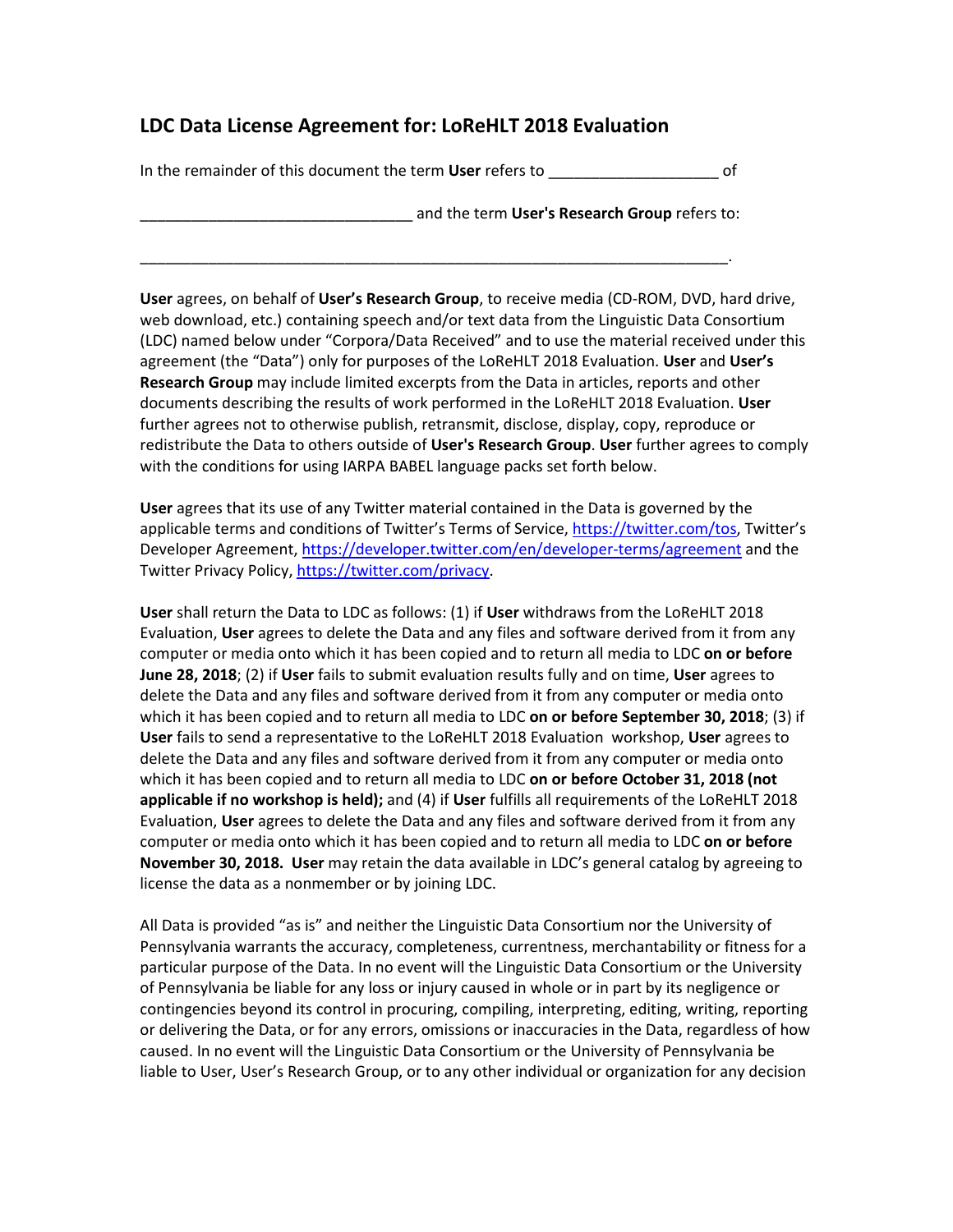made or action taken in reliance upon any part of the Data or for any consequential, direct, special or similar damages, even if advised of the possibility of such damages.

User designates **Late 2** as the data contact person under this agreement. The data contact person shall receive all material distributed by LDC under this agreement. The data contact person is responsible for distributing such material to **User's Research Group**.

User shall send a signed copy of this agreement to LDC: (1) by e-mail to  $\text{Idc@ldc.upenn.edu}$  or (2) by facsimile, Attention: Membership Office, fax number (+1) 215-573-2175.

#### **Conditions for Using IARPA BABEL Language Packs**

LDC will provide **User** with the following dataset(s):

LDC2016S02 IARPA Babel Cantonese Language Pack LDC2016S06 IARPA Babel Assamese Language Pack LDC2016S08 IARPA Babel Bengali Language Pack LDC2016S09 IARPA Babel Pashto Language Pack LDC2016S10 IARPA Babel Turkish Language Pack LDC2016S13 IARPA Babel Tagalog Language Pack LDC2017S01 IARPA Babel Vietnamese Language Pack LDC2017S03 IARPA Babel Haitian Creole Language Pack LDC2017S08 IARPA Babel Lao Language Pack LDC2017S13 IARPA Babel Tamil Language Pack LDC2017S22 IARPA Babel Kurmanji Kurdish Language Pack LDC2017S19 IARPA Babel Zulu Language Pack LDC2018S02 IARPA Babel Tok Pisin Language Pack LDC2016E15 IARPA Babel Cebuano Language Pack LDC2016E16 IARPA Babel Kazakh Language Pack LDC2016E17 IARPA Babel Telugu Language Pack LDC2016E18 IARPA Babel Lithuanian Language Pack

Please see the README in each delivery archive for more details on each data set (hereinafter referred to as "the IARPA BABEL data").

As a recipient of the IARPA BABEL data, **User** agrees to:

1. Insert the following statement in any product, report, publication, presentation, and/or other document that references the IARPA BABEL data: "This product contains or makes use of IARPA data <INSERT DATA SET NAME(S)>."

2. Accept the data "as is." **User** is solely responsible for any damage that may arise from its use of the IARPA BABEL data. **User** agrees to hold the US Government ("USG"), the source of the data, harmless and to indemnify the USG for all liabilities, demands, damages, expenses and losses arising out of its use for any purpose of the data. Unless prohibited by law, **User** assumes all liability for claims for damages against it by third parties which may arise from the use, storage, or disposal of the data, regardless of whether such liability is based on breach of contract, tort,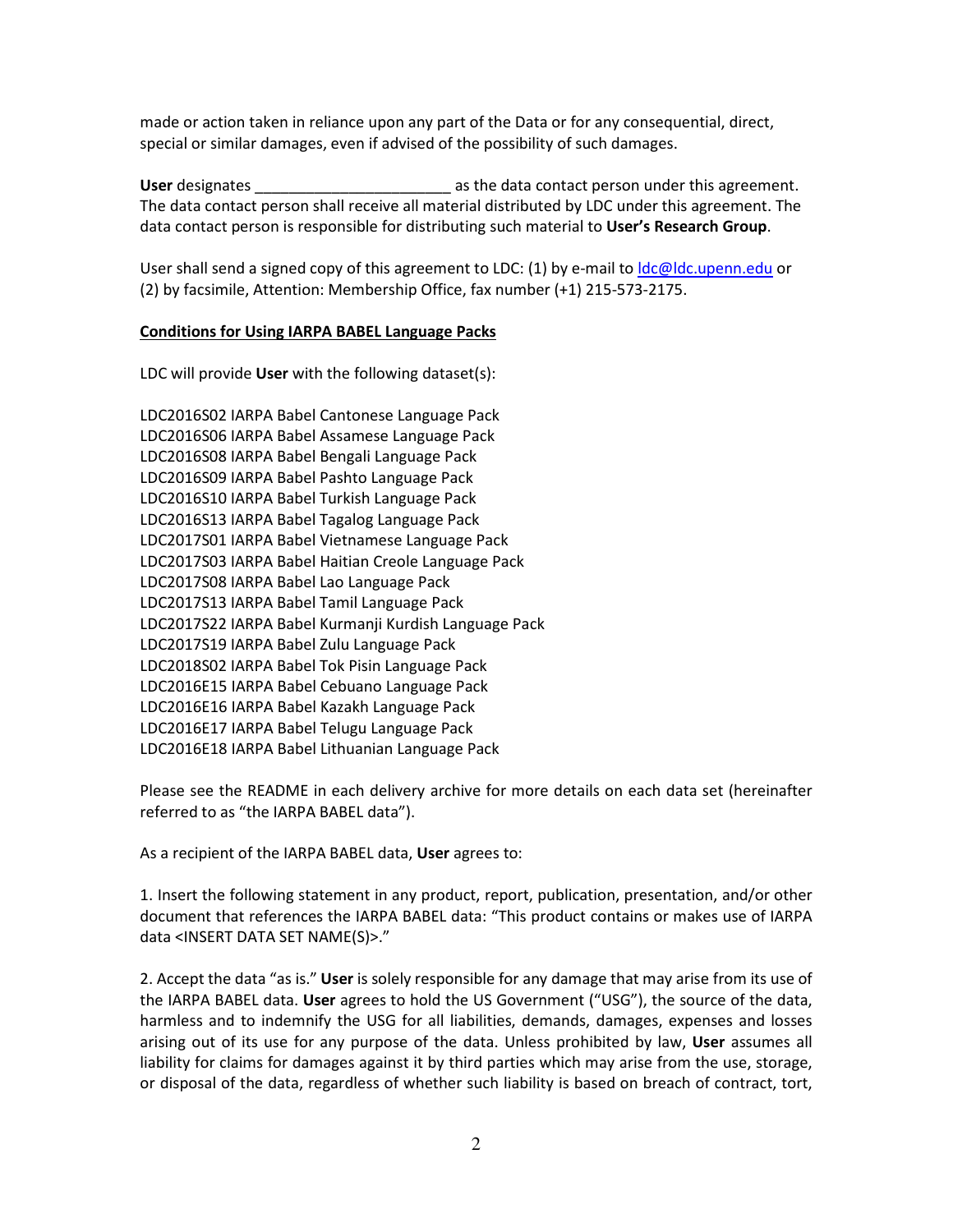strict liability, breach of warranties, infringement of intellectual property, failure of essential purpose or otherwise.

3. Not further distribute the data.

LDC has entered into a License Agreement with IARPA to distribute the IARPA BABEL data. Under the terms of that License Agreement, LDC may be required to identify recipients of the IARPA BABEL data to IARPA.

## **Corpora and/or Data Received:**

### **MT-ONLY RESOURCES**

LDC2011T07 English Gigaword Fifth Edition LDC2008L03 Global Yoruba Lexical Database v. 1.0 LDC2015T15 TS Wikipedia LDC2009L01 An English Dictionary of the Tamil Verb Second Edition LDC2015T11 2006 CoNLL Shared Task - Ten Languages LDC2015L01 SenSem Lexicons LDC2012T03 2009 CoNLL Shared Task Part 1 LDC2011T12 Spanish Gigaword Third Edition LDC2009T25 Web 1T 5-gram, 10 European Languages LDC99T41 Spanish Newswire Text, Volume 2 LDC95T9 Spanish News Text LDC94T4A UN Parallel Text (Complete) LDC2013T06 1993-2007 United Nations Parallel Text LDC2012T23 Russian-English Computer Security Parallel Text LDC94T5 ECI Multilingual Text LDC2008T01 Hungarian-English Parallel Text, Version 1.0 LDC2010T24 Indian Language Part-of-Speech Tagset: Hindi LDC2008L02 Hindi WordNet LDC2010T16 Indian Language Part-of-Speech Tagset: Bengali LDC2010T10 NIST 2002 Open Machine Translation (OpenMT) Evaluation LDC2010T11 NIST 2003 Open Machine Translation (OpenMT) Evaluation LDC2010T12 NIST 2004 Open Machine Translation (OpenMT) Evaluation LDC2010T14 NIST 2005 Open Machine Translation (OpenMT) Evaluation LDC2010T17 NIST 2006 Open Machine Translation (OpenMT) Evaluation LDC2010T21 NIST 2008 Open Machine Translation (OpenMT) Evaluation LDC2010T23 NIST 2009 Open Machine Translation (OpenMT) Evaluation LDC2013T03 NIST 2012 Open Machine Translation (OpenMT) Evaluation LDC2013T07 NIST 2008-2012 Open Machine Translation (OpenMT) Progress Test Sets LDC2014T02 NIST 2012 Open Machine Translation (OpenMT) Progress Test Five Language Source

# **EDL-ONLY RESOURCES**

LDC2017E03 TAC KBP Entity Discovery and Linking Comprehensive Training and Evaluation Data 2014-2016 LDC2014T16 TAC KBP Reference Knowledge Base LDC2015E42 TAC KBP 2015 Tri-Lingual Entity Discovery and Linking Knowledge Base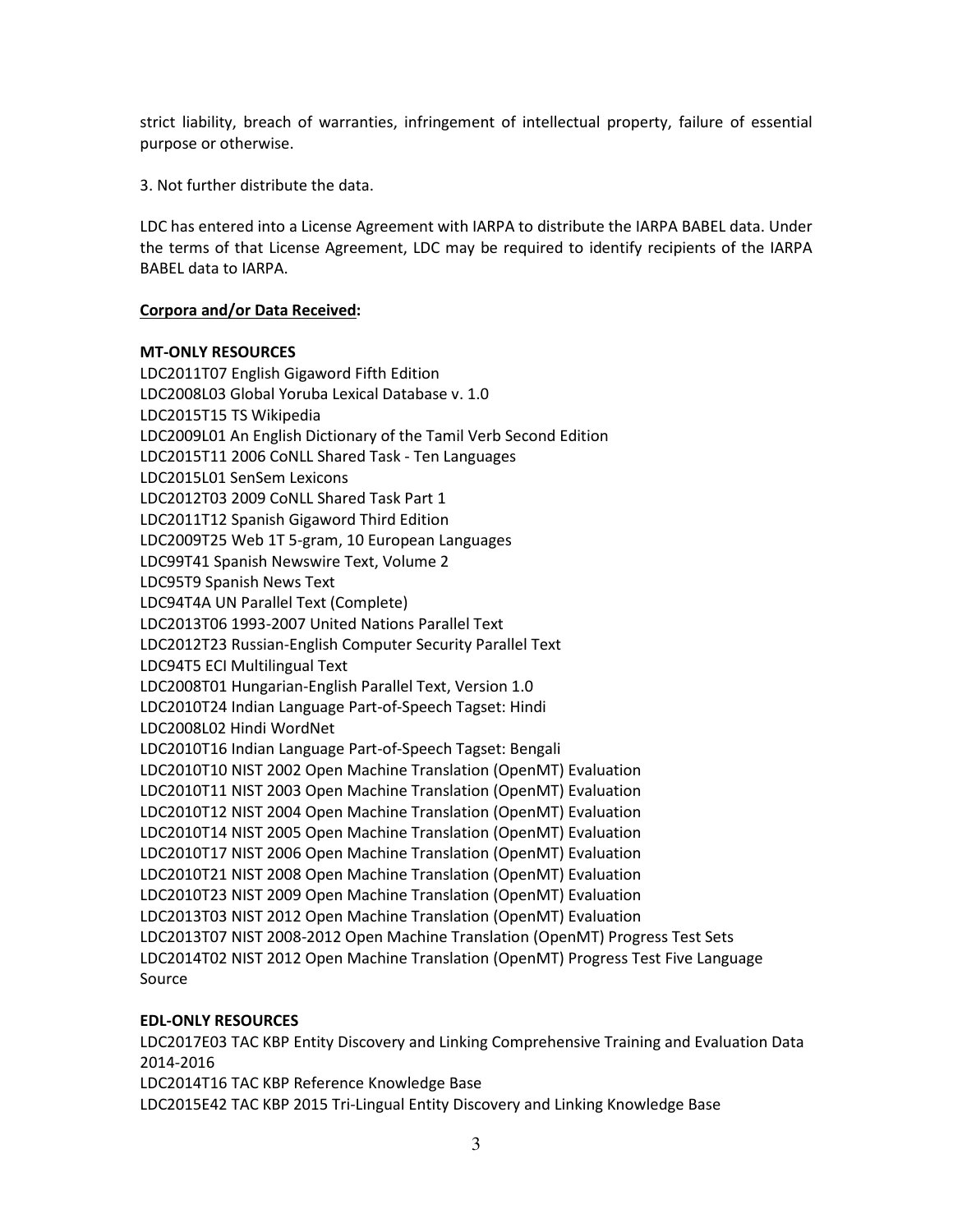LDC2016E63 TAC KBP 2016 Evaluation Source Corpus LDC2014E30 TAC 2014 KBP Spanish Source Corpus LDC2017T17 TAC KBP Chinese Cross-lingual Entity Linking - Comprehensive Training and Evaluation Data 2011-2014 LDC2016T26 TAC KBP Spanish Entity Linking - Comprehensive Training and Evaluation Data 2012-2014 LDC2015E19 TAC KBP English Entity Linking - Comprehensive Training and Evaluation Data 2009- 2013 LDC2018T03 TAC KBP Comprehensive English Source Corpora 2009-2014 LDC2017E25 TAC KBP 2017 Evaluation Source Corpus LDC2017E51 TAC KBP 2017 Evaluation Core Source Corpus LDC2017E52 TAC KBP 2017 Entity Discovery and Linking Evaluation Gold Standard Entity Mentions and Knowledge Base Links

#### **SF-ONLY RESOURCES**

LDC2017E07 LORELEI Situation Frame Exercise Annotation LDC2016E119 LORELEI IL3 Dev Speech Database LDC2016E120 LORELEI IL3 Eval Speech Database LDC2016E121 LORELEI IL3 Eval Speech Annotation Database LDC2016E108 LORELEI\_Mandarin\_Speech\_Database.zip LDC2016E109 LORELEI Turkish Speech Database.zip LDC2016E110 LORELEI\_Hausa\_Speech\_Database.zip LDC2016E111 LORELEI Russian Speech Database.zip LDC2016E113 LORELEI Amharic Speech Database.zip LDC2016E123 LORELEI Arabic Speech Database.zip LDC2016E124 LORELEI\_Farsi\_Speech\_Database.zip LDC2016E125 LORELEI\_Hungarian\_Speech\_Database.zip LDC2016E126 LORELEI Somali Speech Database.zip LDC2016E127 LORELEI\_Spanish\_Speech\_Database.zip LDC2016E128 LORELEI\_Vietnamese\_Speech\_Database.zip LDC2016E129 LORELEI\_Yoruba\_Speech\_Database.zip LDC2016E112 LORELEI IL4 Speech Database LDC2017E33 LORELEI IL2 Dry Run Speech Data.tgz LDC2017E50 LORELEI US English Speech Database.zip LDC2017E84 LORELEI Akan Speech Database.zip LDC2017E85\_LORELEI\_Wolof\_Speech\_Database.zip LDC2017E86 LORELEI Swahili Speech Database.zip LDC2017E87\_LORELEI\_Tamil\_Speech\_Database.zip LDC2017E88\_LORELEI\_Hindi\_Speech\_Database.zip LDC2017E89\_LORELEI\_Tagalog\_Speech\_Database.zip LDC2017E90\_LORELEI\_Thai\_Speech\_Database.zip LDC2017E91\_LORELEI\_Indonesian\_Speech\_Database.zip LDC2017E92\_LORELEI\_Bengali\_Speech\_Database.zip LDC2017E93 LORELEI Zulu Speech Database.zip

#### **RESOURCES FOR ALL TASKS (MT, EDL, SF)**

LDC2015E14 Urdu Language Pack from REFLEX Program LDC2018E37 LoReHLT Turkish Representative Language Pack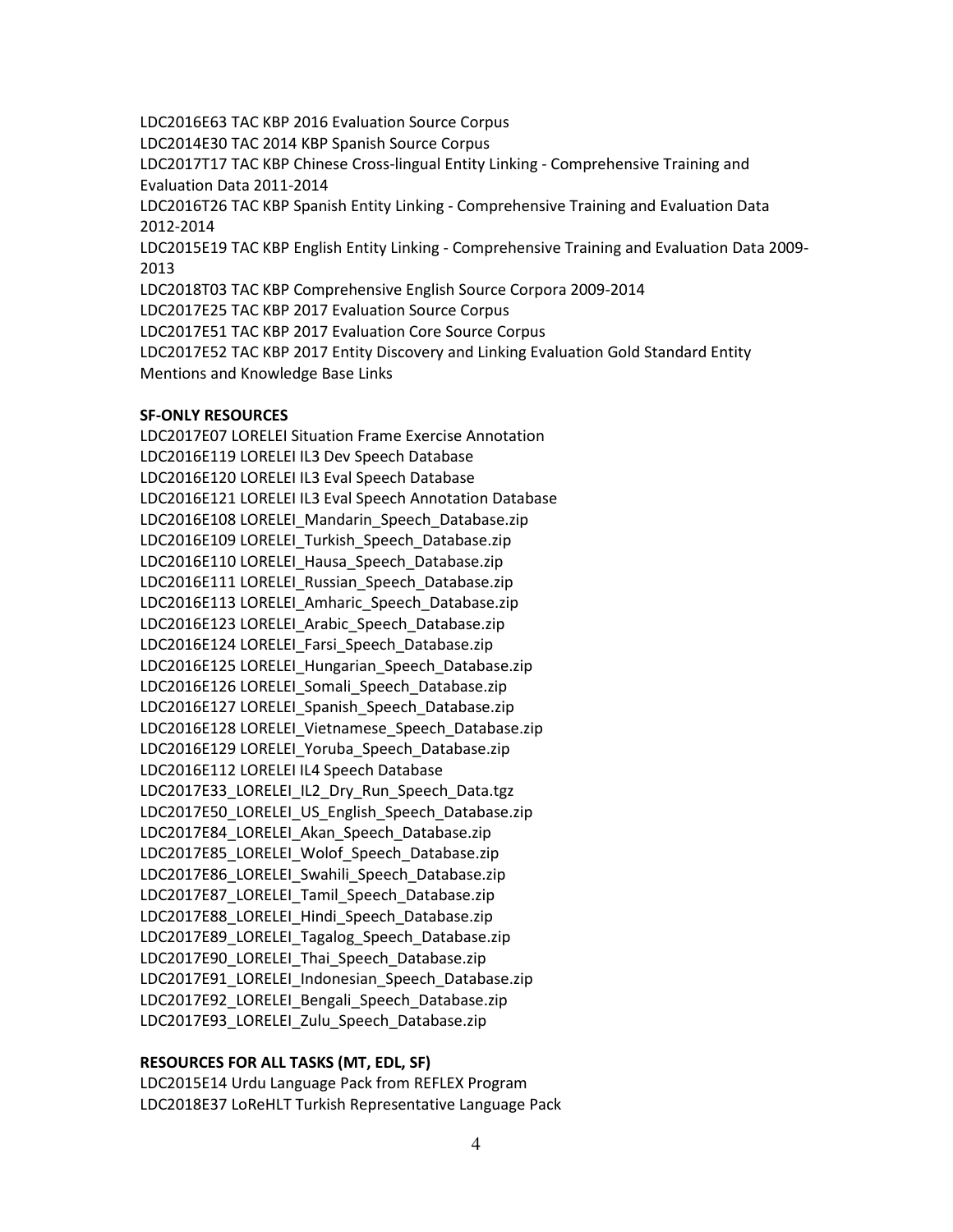LDC2018E36 LoReHLT Hausa Representative Language Pack

LDC2018E38 LoReHLT Uzbek Incident Language Pack

LDC2018E39 LoReHLT Uzbek Representative Language Pack

LDC2018T04 LORELEI Amharic Representative Language Pack - Monolingual and Parallel Text LDC2018E11 LoReHLT Amharic Representative Language Pack Translation, Annotation,

Grammar, Lexicon and Tools

LDC2016E88 LORELEI Arabic Representative Language Pack Monolingual Text

LDC2018E12 LoReHLT Arabic Representative Language Pack Translation, Annotation, Grammar, Lexicon and Tools

LDC2018T11 LORELEI Somali Representative Language Pack - Monolingual and Parallel Text LDC2018E20 LoReHLT Somali Representative Language Pack Translation, Annotation, Grammar, Lexicon and Tools

LDC2016E92 LORELEI Farsi Representative Language Pack Monolingual Text

LDC2018E14 LoReHLT Farsi Representative Language Pack Translation, Annotation, Grammar, Lexicon and Tools

LDC2016E94 LORELEI Russian Representative Language Pack Monolingual Text

LDC2018E19 LoReHLT Russian Representative Language Pack Translation, Annotation, Grammar, Lexicon and Tools

LDC2016E96 LORELEI Spanish Representative Language Pack Monolingual Text

LDC2018E21 LoReHLT Spanish Representative Language Pack Translation, Annotation, Grammar, Lexicon and Tools

LDC2016E98 LORELEI Hungarian Representative Language Pack Monolingual Text

LDC2018E16 LoReHLT Hungarian Representative Language Pack Translation, Annotation, Grammar, Lexicon and Tools

LDC2018E40 LoReHLT Mandarin Incident Language Pack

LDC2016E100 LORELEI Mandarin Representative Language Pack Monolingual Text

LDC2018E18 LoReHLT Mandarin Representative Language Pack Translation, Annotation, Grammar, Lexicon and Tools

LDC2016E102 LORELEI Vietnamese Representative Language Pack Monolingual Text

LDC2018E26 LoReHLT Vietnamese Representative Language Pack Translation, Annotation, Grammar, Lexicon and Tools

LDC2016E104 LORELEI Yoruba Representative Language Pack Monolingual Text

LDC2018E28 LoReHLT Yoruba Representative Language Pack Translation, Annotation, Grammar, Lexicon and Tools

LDC2018E42 LoReHLT IL4 Incident Language Pack

LDC2018E41 LoReHLT18 IL3 Incident Language Pack for Year 1 Eval Unsequestered Data

LDC2018E43 LoReHLT IL5 Incident Language Pack Training Data

LDC2018E44 LoReHLT IL6 Incident Language Pack Training Data

LDC2017E59 LORELEI Bengali Representative Language Pack Monolingual Text

LDC2018E13 LoReHLT Bengali Representative Language Pack Translation, Annotation, Grammar, Lexicon and Tools

LDC2017E61 LORELEI Hindi Representative Language Pack Monolingual Text

LDC2018E15 LoReHLT Hindi Representative Language Pack Translation, Annotation, Grammar, Lexicon and Tools

LDC2017E63 LORELEI Swahili Representative Language Pack Monolingual Text

LDC2018E22 LoReHLT Swahili Representative Language Pack Translation, Annotation, Grammar, Lexicon and Tools

LDC2017E65 LORELEI Indonesian Representative Language Pack Monolingual Text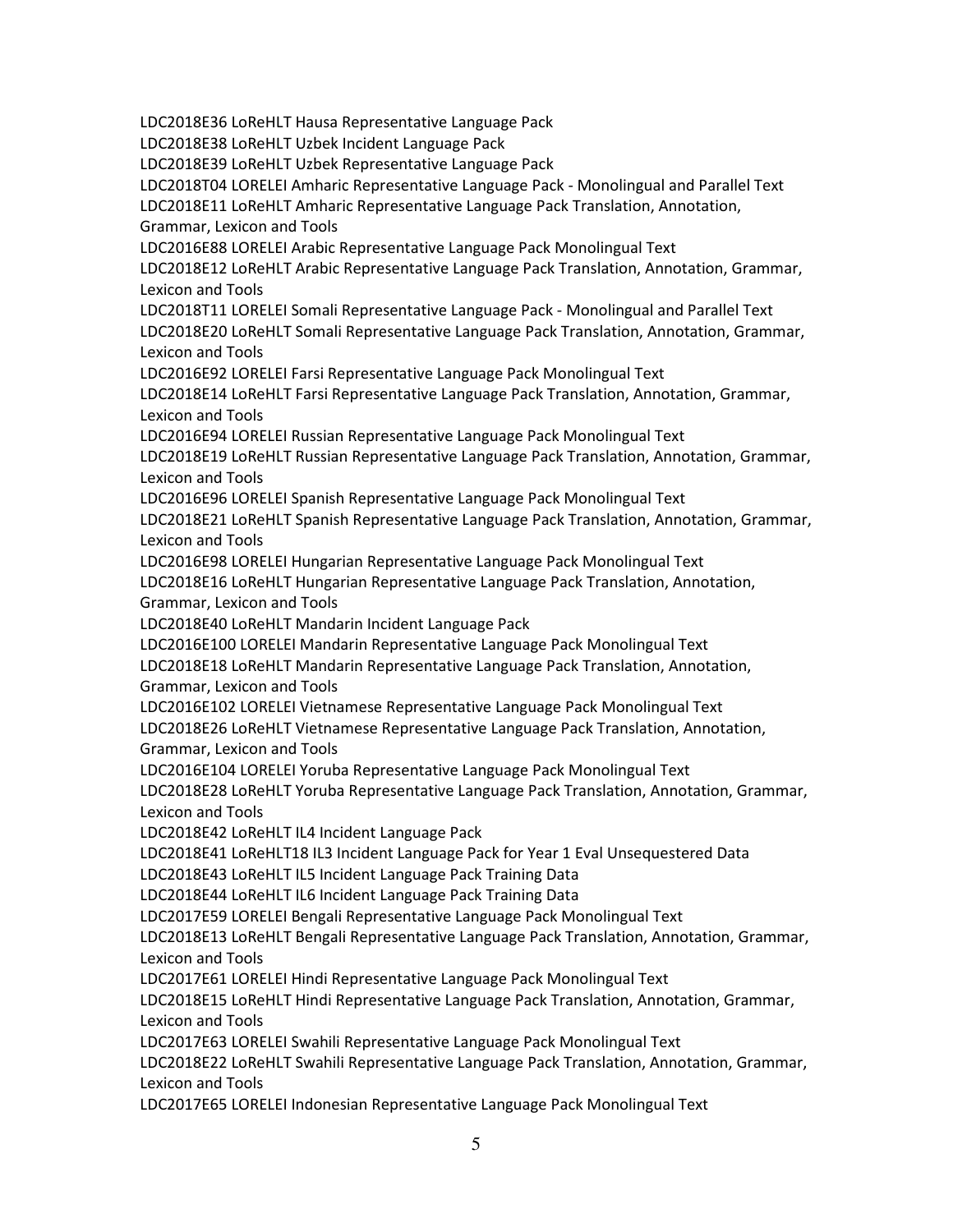LDC2018E17 LoReHLT Indonesian Representative Language Pack Translation, Annotation, Grammar, Lexicon and Tools

LDC2017E67 LORELEI Tagalog Representative Language Pack Monolingual Text

LDC2018E23 LoReHLT Tagalog Representative Language Pack Translation, Annotation, Grammar, Lexicon and Tools

LDC2017E69 LORELEI Tamil Representative Language Pack Monolingual Text

LDC2018E24 LoReHLT Tamil Representative Language Pack Translation, Annotation, Grammar, Lexicon and Tools

LDC2018E02 LORELEI Thai Representative Language Pack Monolingual Text

LDC2018E25 LoReHLT Thai Representative Language Pack Translation, Annotation, Grammar, Lexicon and Tools

LDC2018E04 LORELEI Zulu Representative Language Pack Monolingual Text

LDC2018E29 LoReHLT Zulu Representative Language Pack Translation, Annotation, Grammar, Lexicon and Tools

LDC2018E06 LORELEI Akan Representative Language Pack Monolingual Text

LDC2018E10 LoReHLT Akan Representative Language Pack Translation, Annotation, Grammar, Lexicon and Tools

LDC2018E08 LORELEI Wolof Representative Language Pack Monolingual Text

LDC2018E27 LoReHLT Wolof Representative Language Pack Translation, Annotation, Grammar, Lexicon and Tools

# **IARPA BABEL LANGUAGE PACKS (For all tasks: MT, EDL, SF)**

LDC2016S02 IARPA Babel Cantonese Language Pack LDC2016S06 IARPA Babel Assamese Language Pack LDC2016S08 IARPA Babel Bengali Language Pack LDC2016S09 IARPA Babel Pashto Language Pack LDC2016S10 IARPA Babel Turkish Language Pack LDC2016S13 IARPA Babel Tagalog Language Pack LDC2017S01 IARPA Babel Vietnamese Language Pack LDC2017S03 IARPA Babel Haitian Creole Language Pack LDC2017S08 IARPA Babel Lao Language Pack LDC2017S13 IARPA Babel Tamil Language Pack LDC2017S22 IARPA Babel Kurmanji Kurdish Language Pack LDC2017S19 IARPA Babel Zulu Language Pack LDC2018S02 IARPA Babel Tok Pisin Language Pack LDC2016E15 IARPA Babel Cebuano Language Pack LDC2016E16 IARPA Babel Kazakh Language Pack LDC2016E17 IARPA Babel Telugu Language Pack LDC2016E18 IARPA Babel Lithuanian Language Pack

### **EVALUATION DATA**

LDC208ETBD LoReHLT IL5 OTAL Test Data LDC2018ETBD LoReHLT IL6 OTAL Test Data LDC2018ETBD LoReHLT IL9 Incident Language Pack LDC2018ETBD LoReHLT IL10 Incident Language Pack LDC2018ETBD IL9 Speech Data LDC2018ETBD IL10 Speech Data